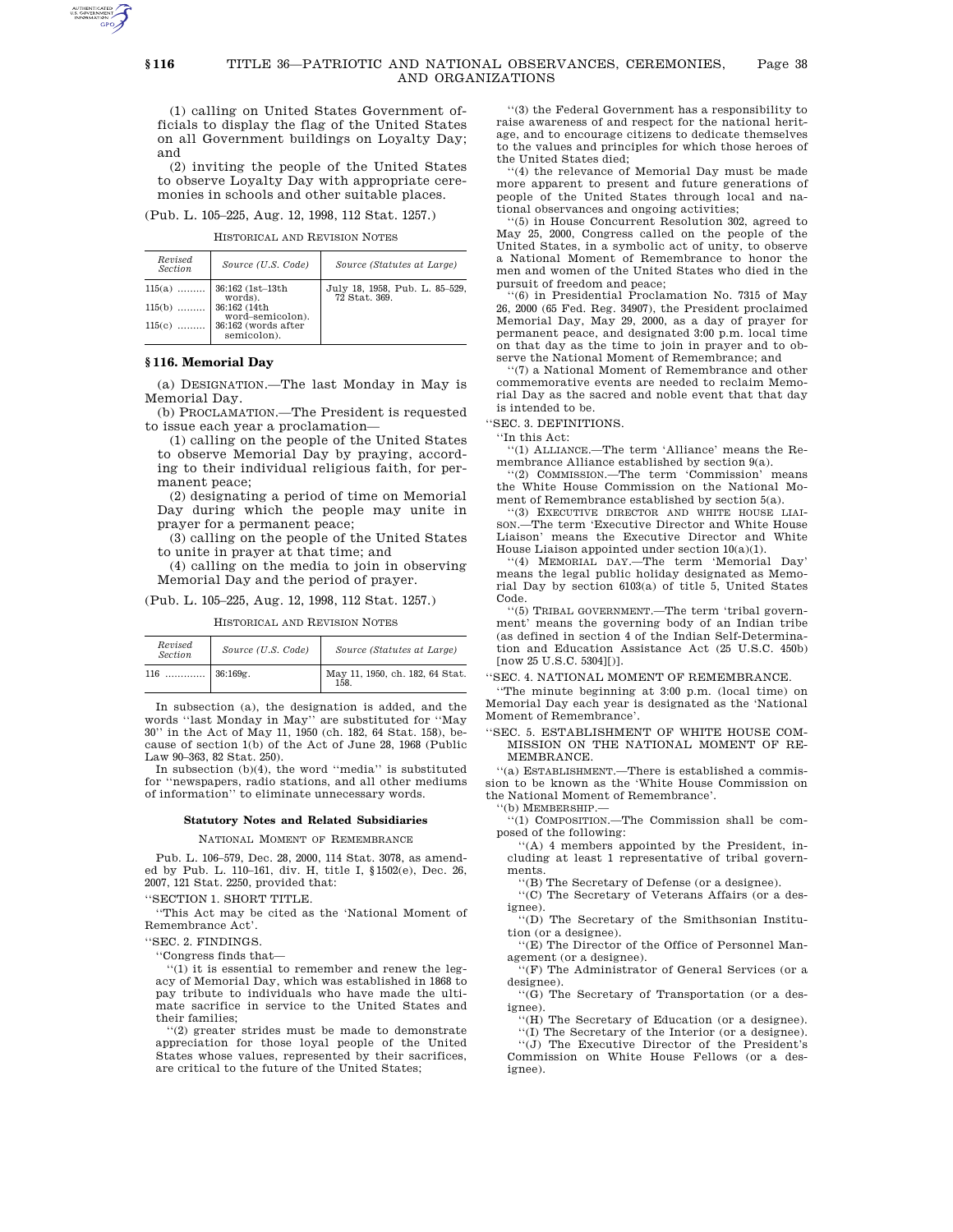''(K) The Secretary of the Army (or a designee).

''(L) The Secretary of the Navy (or a designee).

''(M) The Secretary of the Air Force (or a designee).

'(N) The Commandant of the Marine Corps (or a designee).

''(O) The Commandant of the Coast Guard (or a designee).

''(P) The Executive Director and White House Liaison (or a designee).

''(Q) The Chief of Staff of the Army.

''(R) The Chief of Naval Operations.

''(S) The Chief of Staff of the Air Force.

''(T) Any other member, the appointment of whom the Commission determines is necessary to carry out this Act.

''(2) NONVOTING MEMBERS.—The members appointed to the Commission under subparagraphs (K) through (T) of paragraph (1) shall be nonvoting members.<br>
"(3) DATE OF APPOINTMENTS.—All appoint

DATE OF APPOINTMENTS.—All appointments under paragraph (1) shall be made not later than 90 days after the date of enactment of this Act [Dec. 28, 2000].

''(c) TERM; VACANCIES.—

''(1) TERM.—A member shall be appointed to the Commission for the life of the Commission.

''(2) VACANCIES.—A vacancy on the Commission— ''(A) shall not affect the powers of the Commis-

sion; and ''(B) shall be filled in the same manner as the

original appointment was made.

''(d) INITIAL MEETING.—Not later than 30 days after the date specified in subsection (b)(3) for completion of appointments, the Commission shall hold the initial meeting of the Commission.

''(e) MEETINGS.—The Commission shall meet at the call of the Chairperson.

''(f) QUORUM.—A majority of the voting members of the Commission shall constitute a quorum, but a lesser number of members may hold hearings.

''(g) CHAIRPERSON AND VICE CHAIRPERSON.—The Commission shall select a Chairperson and a Vice Chairperson from among the members of the Commission at the initial meeting of the Commission.

''SEC. 6. DUTIES.

''(a) IN GENERAL.—The Commission shall—

''(1) encourage the people of the United States to give something back to their country, which provides them so much freedom and opportunity;

''(2) encourage national, State, local, and tribal participation by individuals and entities in commemoration of Memorial Day and the National Moment of Remembrance, including participation by—

''(A) national humanitarian and patriotic organizations;

''(B) elementary, secondary, and higher education institutions;

''(C) veterans' societies and civic, patriotic, educational, sporting, artistic, cultural, and historical organizations;

 $f(D)$  Federal departments and agencies; and

''(E) museums, including cultural and historical museums; and

''(3) provide national coordination for commemorations in the United States of Memorial Day and the National Moment of Remembrance.

''(b) REPORTS.—

''(1) IN GENERAL.—For each fiscal year in which the Commission is in existence, the Commission shall submit to the President and Congress a report describing the activities of the Commission during the fiscal year.

''(2) CONTENTS.—A report under paragraph (1) may include—

''(A) recommendations regarding appropriate activities to commemorate Memorial Day and the National Moment of Remembrance, including—

''(i) the production, publication, and distribu-tion of books, pamphlets, films, and other educational materials;

''(ii) bibliographical and documentary projects and publications;

''(iii) conferences, convocations, lectures, seminars, and other similar programs;

''(iv) the development of exhibits for libraries, museums, and other appropriate institutions;

''(v) ceremonies and celebrations commemorating specific events that relate to the history of wars of the United States; and

''(vi) competitions, commissions, and awards regarding historical, scholarly, artistic, literary, musical, and other works, programs, and projects related to commemoration of Memorial Day and the National Moment of Remembrance;

''(B) recommendations to appropriate agencies or advisory bodies regarding the issuance by the United States of commemorative coins, medals, and stamps relating to Memorial Day and the National Moment of Remembrance;

''(C) recommendations for any legislation or administrative action that the Commission determines to be appropriate regarding the commemoration of Memorial Day and the National Moment of Remembrance;

'(D) an accounting of funds received and expended by the Commission in the fiscal year covered by the report, including a detailed description of the source and amount of any funds donated to the Commission in that fiscal year; and

''(E) a description of cooperative agreements and contracts entered into by the Commission.

''SEC. 7. POWERS.

''(a) HEARINGS.—

 $(1)$  IN GENERAL.—The Commission may hold such hearings, sit and act at such times and places, take such testimony, and receive such evidence as the Commission considers advisable to carry out this Act.

''(2) PUBLIC PARTICIPATION.—The Commission shall provide for reasonable public participation in matters before the Commission.

'(b) INFORMATION FROM FEDERAL AGENCIES.-

''(1) IN GENERAL.—The Commission may secure directly from a Federal agency such information as the Commission considers necessary to carry out this Act.

''(2) PROVISION OF INFORMATION.—On request of the Chairperson of the Commission, the head of the agen-

cy shall provide the information to the Commission. ''(c) POSTAL SERVICES.—The Commission may use the United States mails in the same manner and under the same conditions as other agencies of the Federal Government.

''(d) GIFTS.—The Commission may solicit, accept, use, and dispose of, without further Act of appropriation, gifts, bequests, devises, and donations of services or property.

 $\widehat{F}(e)$  POWERS OF MEMBERS AND AGENTS.—Any member or agent of the Commission may, if authorized by the Commission, take any action that the Commission is authorized to take under this Act.

''(f) AUTHORITY TO PROCURE AND TO MAKE LEGAL AGREEMENTS.—

''(1) IN GENERAL.—Subject to the availability of appropriations, to carry out this Act, the Chairperson or Vice Chairperson of the Commission or the Executive Director and White House Liaison may, on behalf of the Commission—

''(A) procure supplies, services, and property; and ''(B) enter into contracts, leases, and other legal agreements.

''(2) RESTRICTIONS.—

''(A) WHO MAY ACT ON BEHALF OF COMMISSION.—Except as provided in paragraph (1), nothing in this Act authorizes a member of the Commission to procure any item or enter into any agreement described in that paragraph. ''(B) DURATION OF LEGAL AGREEMENTS.—A con-

tract, lease, or other legal agreement entered into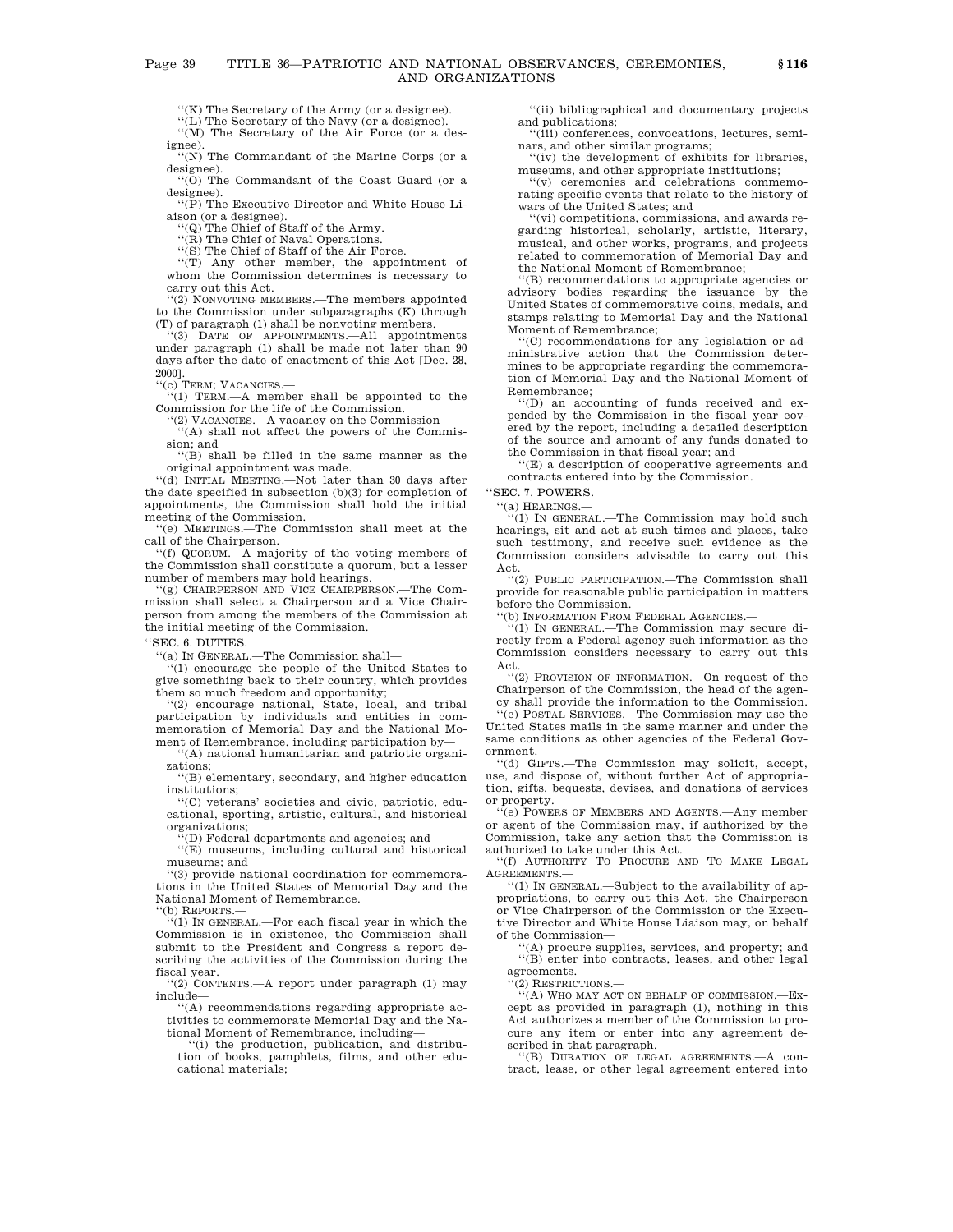by the Commission may not extend beyond the date of termination of the Commission.

''(3) SUPPLIES AND PROPERTY POSSESSED BY COMMIS-SION AT TERMINATION.—Any supply, property, or other asset that is acquired by, and, on the date of termination of the Commission, remains in the possession of, the Commission shall be considered property of the General Services Administration.

''(g) EXCLUSIVE RIGHT TO NAME, LOGOS, EMBLEMS, SEALS, AND MARKS.—

''(1) IN GENERAL.—The Commission may devise any logo, emblem, seal, or other designating mark that the Commission determines—

''(A) to be required to carry out the duties of the Commission; or

'(B) to be appropriate for use in connection with the commemoration of Memorial Day or the National Moment of Remembrance.

''(2) LICENSING.—

''(A) IN GENERAL.—The Commission—

''(i) shall have the sole and exclusive right to use the name 'White House Commission on the National Moment of Remembrance' on any logo, emblem, seal, or descriptive or designating mark that the Commission lawfully adopts; and

''(ii) shall have the sole and exclusive right to allow or refuse the use by any other entity of the name 'White House Commission on the National Moment of Remembrance' on any logo, emblem, seal, or descriptive or designating mark.

''(B) TRANSFER ON TERMINATION.—Unless otherwise provided by law, all rights of the Commission under subparagraph (A) shall be transferred to the Administrator of General Services on the date of termination of the Commission.

''(3) EFFECT ON OTHER RIGHTS.—Nothing in this subsection affects any right established or vested before the date of enactment of this Act [Dec. 28, 2000].

''(4) USE OF FUNDS.—The Commission may, without further Act of appropriation, use funds received from licensing royalties under this section to carry out this Act.

''SEC. 8. COMMISSION PERSONNEL MATTERS.

''(a) COMPENSATION OF MEMBERS.—

''(1) NON-FEDERAL EMPLOYEES.—A member of the Commission who is not an officer or employee of the Federal Government may be compensated at a rate equal to the daily equivalent of the annual rate of basic pay prescribed for level IV of the Executive Schedule under section 5315 of title 5, United States Code, for each day (including travel time) during which the member is engaged in the performance of the duties of the Commission.

''(2) FEDERAL EMPLOYEES.—A member of the Commission who is an officer or employee of the Federal Government shall serve without compensation in addition to the compensation received for the services of the member as an officer or employee of the Federal Government.

'(b) TRAVEL EXPENSES.—A member of the Commission may be allowed travel expenses, including per diem in lieu of subsistence, at rates authorized for an employee of an agency under subchapter I of chapter 57 of title 5, United States Code, while away from the home or regular place of business of the member in the performance of the duties of the Commission.

 $'(c)$  STAFF.

'(1) IN GENERAL.—The Chairperson of the Commission or the Executive Director and White House Liaison may, without regard to the civil service laws (including regulations), appoint and terminate such additional personnel as are necessary to enable the Commission to perform the duties of the Commission. '(2) COMPENSATION.-

''(A) IN GENERAL.—Except as provided in subparagraph (B), the Chairperson of the Commission may fix the compensation of the Executive Director and White House Liaison and other personnel without regard to the provisions of chapter 51 and subchapter III of chapter 53 of title 5, United States Code, relating to classification of positions and General Schedule pay rates.

''(B) MAXIMUM RATE OF PAY.—The rate of pay for the Executive Director and White House Liaison and other personnel shall not exceed the rate equal to the daily equivalent of the annual rate of basic pay prescribed for level IV of the Executive Schedule under section 5315 of title 5, United States Code, for each day (including travel time) during which the member is engaged in the performance of the duties of the Commission.

''(d) DETAIL OF FEDERAL GOVERNMENT EMPLOYEES.—

''(1) IN GENERAL.—In addition to the details under paragraph (2), on request of the Chairperson, the Vice Chairperson, or the Executive Director and White House Liaison, an employee of the Federal Government may be detailed to the Commission without re-

imbursement. ''(2) DETAIL OF SPECIFIC EMPLOYEES.—

''(A) MILITARY DETAILS.—

''(i) ARMY; AIR FORCE.—The Secretary of the Army and the Secretary of the Air Force shall each detail a commissioned officer above the grade of captain to assist the Commission in carrying out this Act.

''(ii) NAVY.—The Secretary of the Navy shall detail a commissioned officer of the Navy above the grade of lieutenant and a commissioned officer of the Marine Corps above the grade of captain to assist the Commission in carrying out this Act.

''(B) VETERANS AFFAIRS; EDUCATION.—The Secretary of Veterans Affairs and the Secretary of Education shall each detail an officer or employee compensated above the level of GS–12 in accordance with subchapter III of chapter 53 of title 5, United States Code to assist the Commission in carrying out this Act.

''(3) CIVIL SERVICE STATUS.—The detail of any officer or employee under this subsection shall be without interruption or loss of civil service status or privilege.

'(e) PROCUREMENT OF TEMPORARY AND INTERMITTENT SERVICES.—The Chairperson of the Commission may procure temporary and intermittent services in accordance with section 3109(b) of title 5, United States Code, at rates for individuals that do not exceed the daily equivalent of the annual rate of basic pay prescribed for level V of the Executive Schedule under section 5316 of that title.

''(f) COOPERATIVE AGREEMENTS.—

''(1) IN GENERAL.—The Commission may enter into a cooperative agreement with another entity, including any Federal agency, State or local government, or private entity, under which the entity may assist the Commission in—

''(A) carrying out the duties of the Commission under this Act; and

''(B) contributing to public awareness of and interest in Memorial Day and the National Moment of Remembrance.

''(2) ADMINISTRATIVE SUPPORT SERVICES.—On the request of the Commission, the Administrator of General Services shall provide to the Commission, on a reimbursable basis, any administrative support services and any property, equipment, or office space that the Commission determines to be necessary to carry out this Act.

''(g) SUPPORT FROM NONPROFIT SECTOR.—The Commission may accept program support from nonprofit organizations.

''SEC. 9. REMEMBRANCE ALLIANCE.

''(a) ESTABLISHMENT.—There is established the Remembrance Alliance.

''(b) COMPOSITION.—

''(1) MEMBERS.—The Alliance shall be composed of individuals, appointed by the Commission, that are representatives or members of—